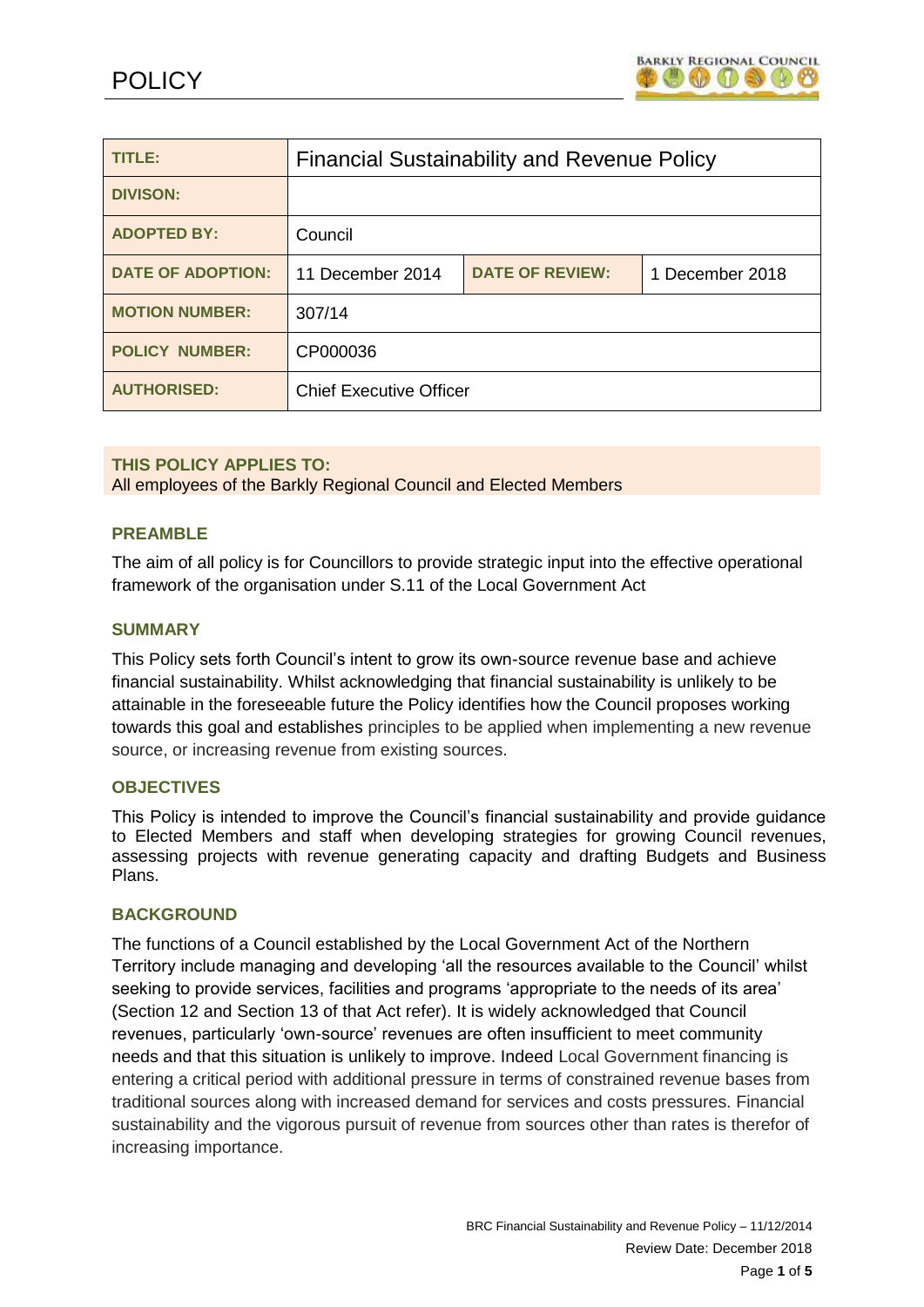

The 2006 *PriceWaterhouseCoopers* '*[National Financial Sustainability Study of Local](http://www.alga.asn.au/?ID=260)  [Government](http://www.alga.asn.au/?ID=260)*' identifies financially sustainable councils as having:

- a reasonable scale in operations and population
- a strong rates income
- a strong economic base
- a sophisticated asset management and financial management system in place.

Barkly Regional Council (BRC) has none of these attributes (although appropriate financial and asset management systems are being developed) and faces sustainability problems in both the immediate and longer term future. This situation is not unique to BRC: The PWC Study found that rural remote' and 'rural agricultural' local authorities demonstrated 'pronounced' problems with financial sustainability, and most of these councils required 'extra funding' for the urgent replacement of 'existing community infrastructure'.

The 2005 *Independent Inquiry into the Financial Sustainability of Local Government* recommended greater use of financial indicators by Councils. This led to the development of a set of standardised financial indicators applicable to all Councils. Subsequently all Local Government jurisdictions in Australia have agreed, in principle, to adopt the following three key financial indicators:

- Operating Surplus Ratio
- Net Financial Liabilities Ratio
- Asset Sustainability Ratio

for measuring sustainability.

# **POLICY STATEMENT**

The functions of a Council established by the Local Government Act of the Northern Territory include managing and developing 'all the resources available to the Council' whilst seeking to provide services, facilities and programs 'appropriate to the needs of its area' (Section 12 and Section 13 of that Act refer). Barkly Regional Council's Strategic Plan includes amongst other statements

- Strategy 1.5 To broaden the economic base to develop resilience; and
- Goal 5 Outcome of maximizing Council resources for the benefit of the region

It is clear that in the foreseeable future BRC rates and other existing own source revenue will be insufficient to meet community needs. Having regard for its Strategic Plan and the functions of a Council prescribed by the Local Government Act, the Council is committed :

- To vigorously pursuing alternative revenue sources to grow and diversify its economic base, and
- To achieving *financial sustainability* (which is determined by a Council's ability to manage expected financial requirements and financial risks and shocks over the long term without the use of disruptive revenue or expenditure measures)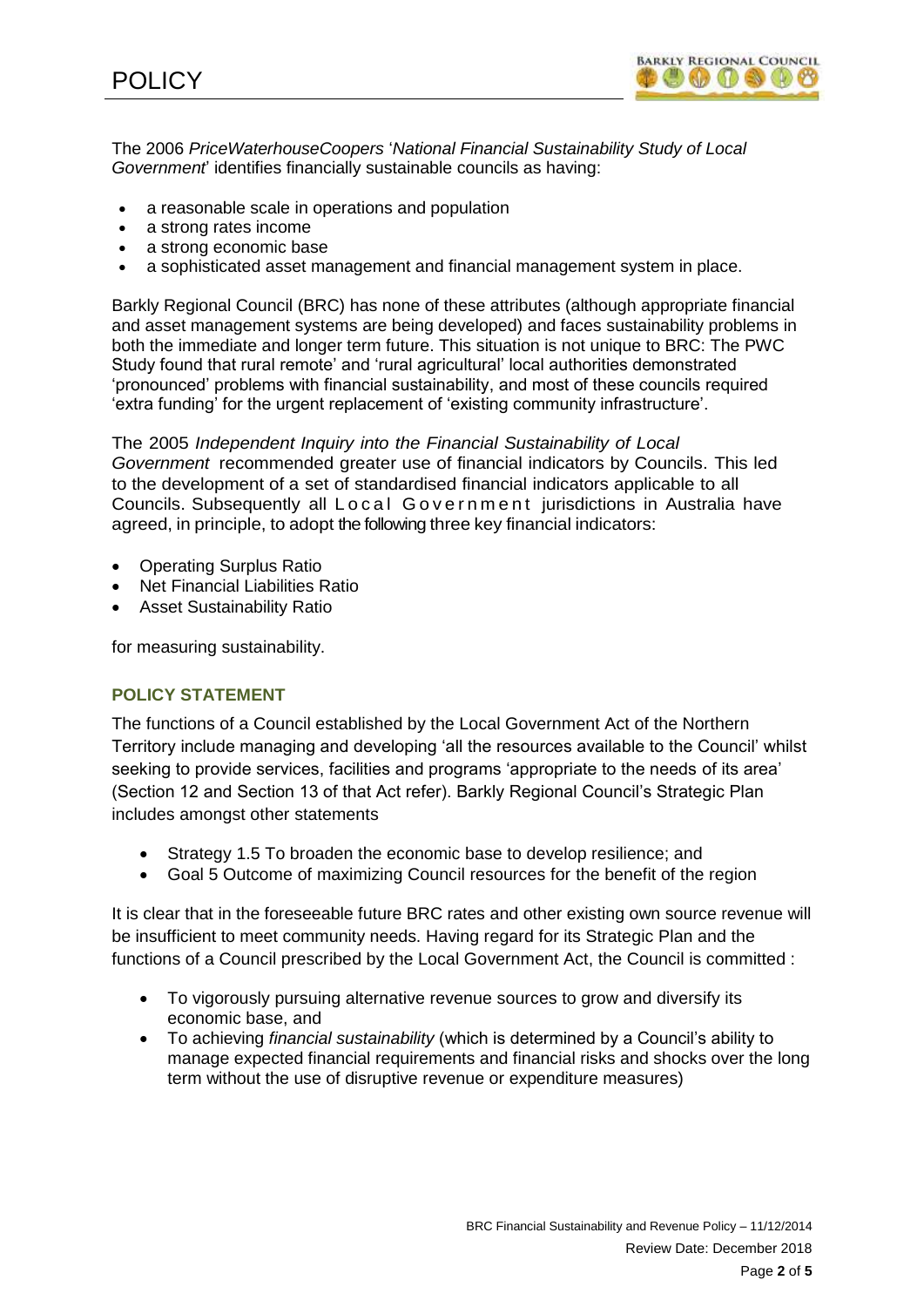

## **BRC will work towards financial sustainability by**:

- Managing Council finances for long-term viability, achieving funding to cover operational needs while allowing for appropriate asset replacement.
- Employing sound asset management practices aim to maintain our infrastructure and assets to the required standard to ensure continued delivery of services to agreed standards
- Ensuring stable rate percentage changes
- Identifying and vigorously pursuing alternative revenue sources to reduce reliance on rate revenue
- Managing debt prudently
- Ensuring a fair sharing of the distribution of resources and financial burden between current and future users of our services and infrastructure (Intergenerational Equity)

To meet these needs BRC will vigorously pursue all available revenue sources. These include:

## **Rates**

In setting rates, Council's primary consideration is the Regional Plan. Council considers the current economic climate, incorporating inflation rates and Consumer Price Index (CPI), Council's debt profile, imposed legislative change and the need to manage, maintain and improve the community's physical infrastructure assets for future generations. Council, in its deliberations, takes into consideration the effect of rates on all ratepayers and is mindful of maintaining the balance between economic and community development and ensuring funding equity within the community which along with an assessment of the impact of rates across the area forms the criteria for annual rates modelling which is then used to develop a planned review of the basis of rating each year.

## **Government Grants and Subsidies**

The Commonwealth and Territory Governments both offer grants for a range of other purposes that Local Government can access, and allow them to pursue investments that will benefit their community. These grants which may be untied or specific purpose grants will be sought subject to compliance with Council's *Government Grants and Funding Agreements Policy*

## **Alternative Service Provision Models**

Such as Private Public Partnerships (PPP) where private capital is utilised to meet a community need

## **Sale of Goods and Services**

Through the identification of services being provided now which are currently funded from general revenue where some/all of the cost of provision can be recovered from the service user or the identification of new services that could be offered that would generate a price in excess of the costs of delivery and therefore earn a margin that can be distributed to assist in the cost of other services. Opportunities must be assessed with regard for the collection costs that may be involved – and the issues of access for low income individuals (i.e. an equity context).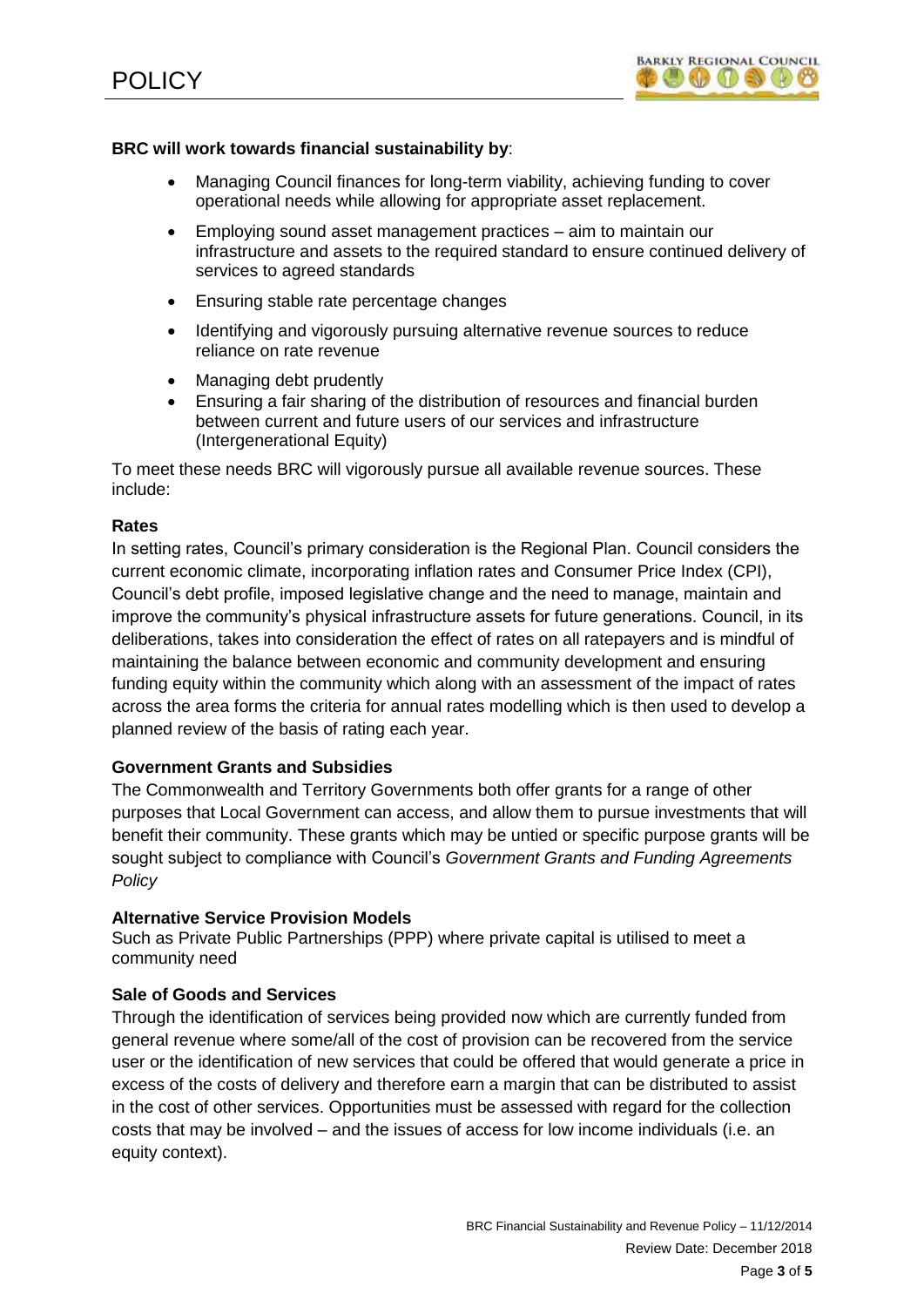# **Appropriate Revenue Generating Business Opportunities**

Revenue generating business activities to be pursued will be compatible with the Council's role as a local government. In identifying these opportunities the Council will have regard for the impact on existing local businesses and its obligations under the National Competition Policy (NCP) which requires the removal of competitive advantages or disadvantages of significant business enterprises undertaken by Councils arising from the public sector ownership of those businesses.

*(The objective of competitive neutrality policy is the elimination of resource allocation distortions arising out of the public ownership of entities engaged in significant business activities: Government businesses should not enjoy any net competitive advantage simply as a result of their public sector ownership.)*

Business opportunities will only be undertaken after an appropriate level of due diligence has been applied to the proposed activity with a view to risk minimisation and achieving best use of Council resources.

## **Fees and Charges**

Consideration will be given to charging fees for services where there is some private benefit having regard for equity issues.

## **Sponsorship (or Co-Contribution)**

Where there is a joint interest of Council and private operators to support certain activities (Having regard for Council's *Sponsorship Policy*).

## **Investment Income**

Investments will be managed to maximise the return on investment subject to compliance with the Council's *Investment Policy*

# **Revenue from Sale of Underutilised Assets**

Consideration will be given to the sale of underutilised assets where appropriate and consistent with the *Disposal of Property Policy*..

## **Debt**

Funds will be borrowed where appropriate however In accordance with the Councils *Borrowing Policy* loans will be limited to the funding of major items of physical infrastructure whose life will exceed the term of any loans borrowed and which cannot be funded from the revenue sources of the Council, or; Major items of plant and equipment where the cost of borrowing (including the repayment of capital) will be matched over time by a reduction in the ongoing cost of the activity for which the loan is to be raised.

# **Principles to be Applied**

The following principles will apply when implementing a new revenue source, or increasing existing revenue sources:

- The type and level of taxes and fees will recognise the broader context which includes the importance of tax and fee levels in terms of economic competitiveness and impact on households and businesses in the community
- Revenue sources need to have breadth to reduce overall exposure to one revenue type